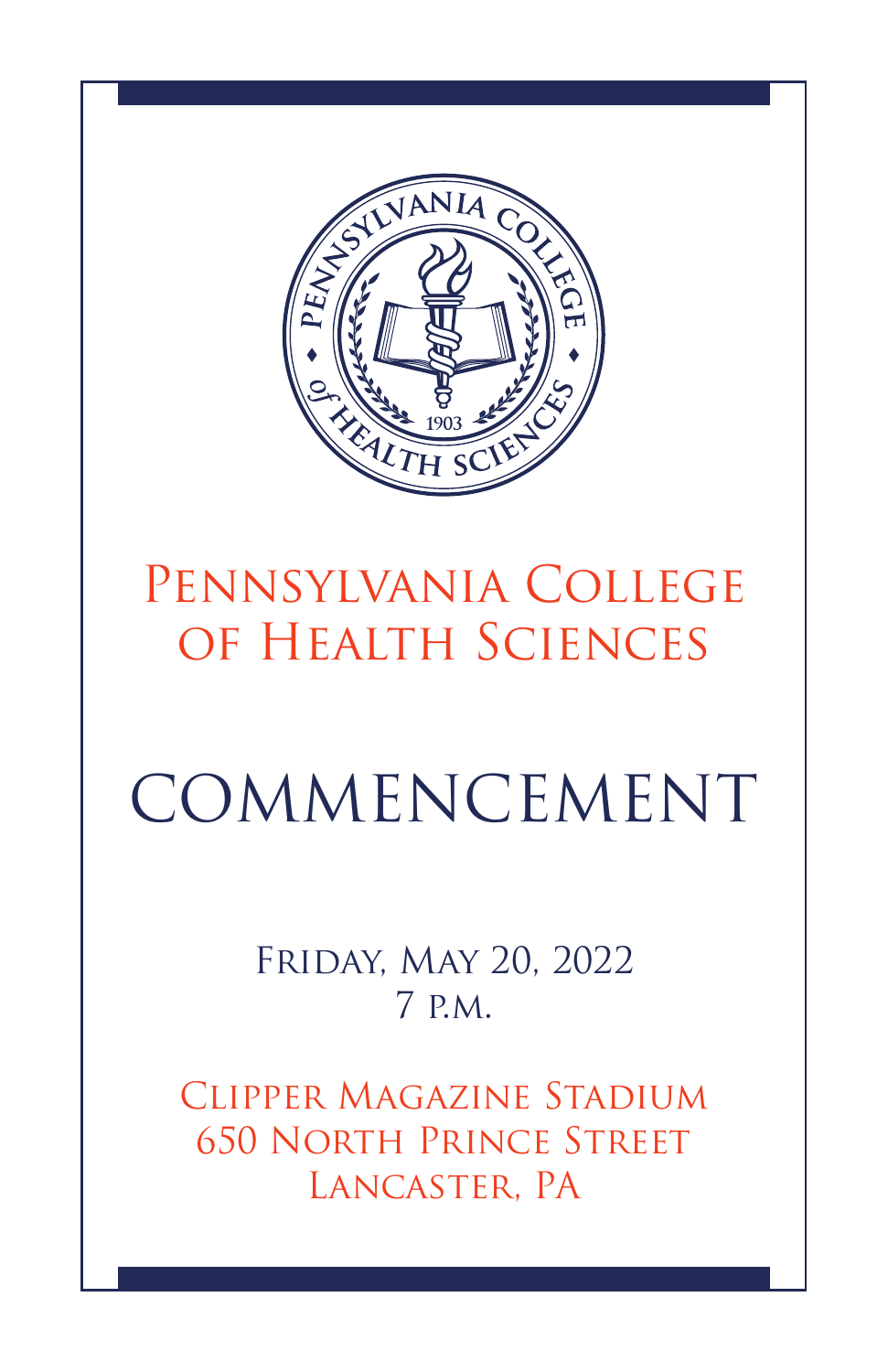

| Processional <b>Struct Brand Contract Contract Contract Contract Contract Contract Contract Contract Contract Contract Contract Contract Contract Contract Contract Contract Contract Oriental Contract Contract Contract Contra</b> |
|--------------------------------------------------------------------------------------------------------------------------------------------------------------------------------------------------------------------------------------|
| Vice President, Academic Affairs                                                                                                                                                                                                     |
| Chaplain, Penn Medicine Lancaster General Health                                                                                                                                                                                     |
| President                                                                                                                                                                                                                            |
| CEO, Penn Medicine Lancaster General Health                                                                                                                                                                                          |
|                                                                                                                                                                                                                                      |
| Three-Year BSN, Class of 2022                                                                                                                                                                                                        |
|                                                                                                                                                                                                                                      |
| President and CEO of the Hospital and Healthsystem Association of Pennsylvania                                                                                                                                                       |
| Dean of Health Science and Sciences & Humanities                                                                                                                                                                                     |
| Cheryl J. Grab, EdD, RN<br>Dean of Nursing                                                                                                                                                                                           |
| Amy Troyer, MS, MAT<br>Department Chair, Sciences and Humanities                                                                                                                                                                     |
|                                                                                                                                                                                                                                      |
|                                                                                                                                                                                                                                      |
| President, Alumni Association                                                                                                                                                                                                        |
|                                                                                                                                                                                                                                      |
|                                                                                                                                                                                                                                      |
|                                                                                                                                                                                                                                      |

Please remain seated until all ceremony participants have recessed from the field.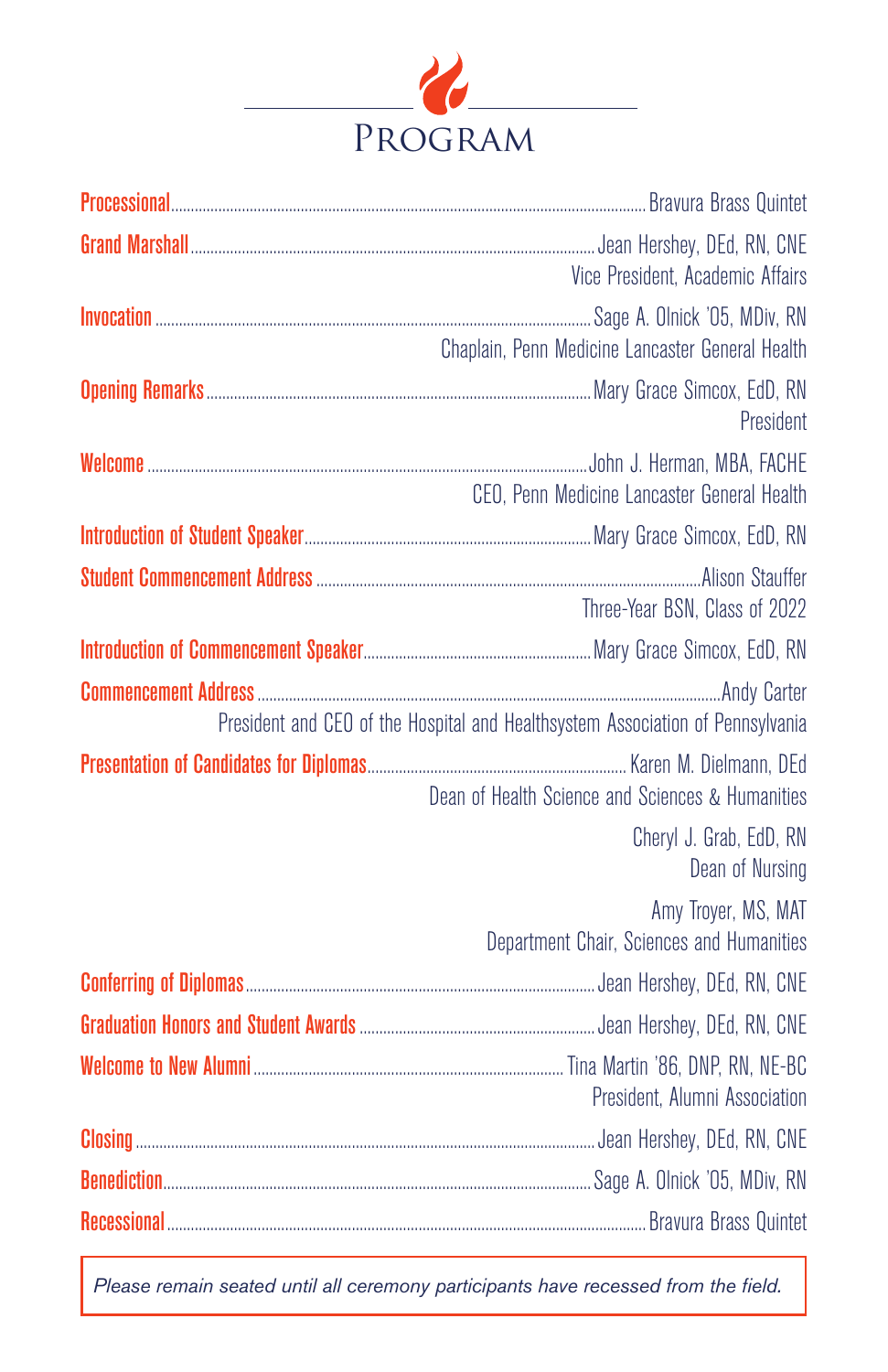

 $Nursinq -$ 

Jessica S. May Connie M. Metzler Consolate Oburu-Bindom



#### **Healthcare Administration --**

Crystal L. Derose Ketra A. Forry Christopher A. Hepfer Rachel C. Howell

Justina Anthony Elena Bigler Jennifer S. Callis Rachael Charles Amy M. Christeleit Alexa Crocker Sarah G. Dozier Ashley M. Engle

Carlissa N. Lapp Michael M. Nguyen Stewart J. Sampsel Erin A. Spohn

#### Nursing  $-$

Susan Evitts Julie A. Justice Bethany Landgraff J Mark Nisly Sara L. Olson Daniel L. Ort Caitlynn Pfister Emily Poletti

Colleen J. Steinmetz Ryan S. Sulzer Erica D. Waller

Emily Reeher Samantha B. Rhoads Shanna L. Richwine Ashley L. Senkowski Stuart Sherry Heather Snyder Catherine H. Solodky Emma R. Tennant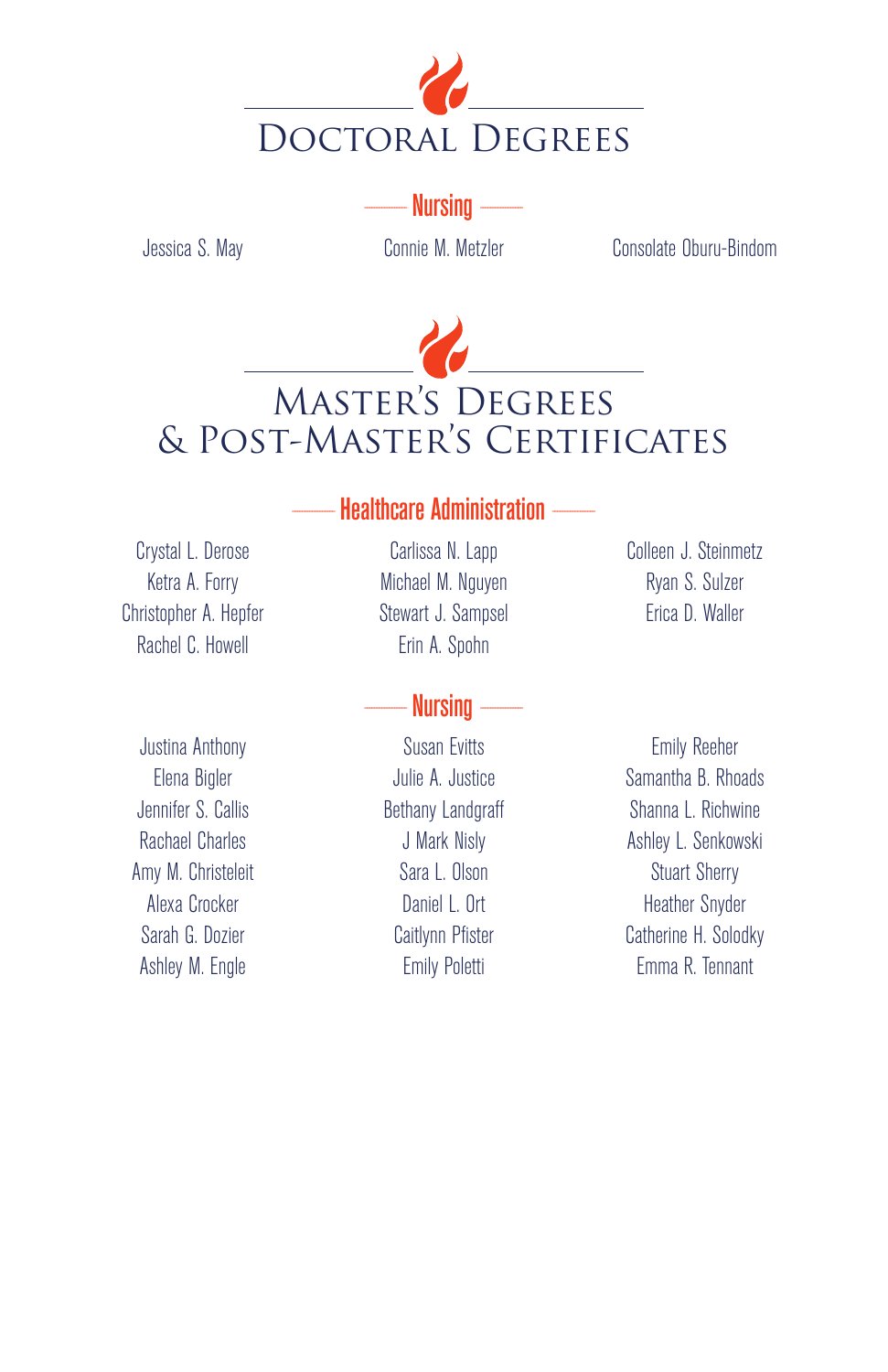

Dustin Bawell Stacy Boyer Jamie L. Burkholder † Zachary M. Cain † Samantha L. Dobler †† Carmen A. Ferber †† Hayley M. Flinchbaugh †

Jessica Brandt †† Sierra Brinser Angela M. Fauth †††

Vanessa D. Ampaw Heather Anderson Nancy Bachelder †† Marissa C. Baylor † Dawn M. Becker ++ Hannah L. Belmont † Melody D. Benner † Taylor A. Bennett Joy R. Bhatti Jenna R. Brantley Amy Breighner Brittany I. Brito Rebekah M. Burnhisel Zoe Burns † Coby Q. Bushong † Isis L. Cameron Sara E. Campbell Salima Chaudhry Lisa A. Clayton

## **Health Sciences**

Adrianne G. Maxwell Jeramiah R. Middleton Samantha E. Moran †† Eleanor J. Mulvenna † Benard K. Olinda †† Grady K Reicker Alexis H. Rogers †

## **Healthcare Administration**

Doretta M. Hess Joarlyn M. Perez Aracelis Rodriguez

#### $Nursin a -$

Christopher J. Colletti †† Ashley Cook Bailey J. Coon Tina R. Copenhaver Courtney J D'Imperio Alex D. Dennis ††† Jordan Devlin † Emily J. Dingel Rachel A. Divet Tamra S. Douglas **†††** Lorelei R. Ferre ††† Kaitlyn M. Fisher †† Amber L. Fox Alesha Frank Alexis J. Franklin Laura Y. French Holly L. Frock Nair Garcia †† Madelyn Gehman

Kelly Ann Rostad Alyssa M. Royek Christina M. Schneider Melissa C. Winkler Melissa Carly Winkler Emily L. Yarger

Jordyn L. Smeltzer Anthony J. Vallat †

Elysia L. Geib Megan George † Nikita S. Glass † Nicholas Globig †† Erika Gregory †† Matthew Gruver Olivia G. Hains † Caroline F. Hanna Hilary K. Hanna Jaclyn Harmer Rachel G. Hash † Christy L. Heidinger Kristen Hollinger Bryan M. Hondros † Jennifer L. Horst Brianna L. Hyle Alexis J. Jackson †† Madeline C. Jones Nichole J. Kline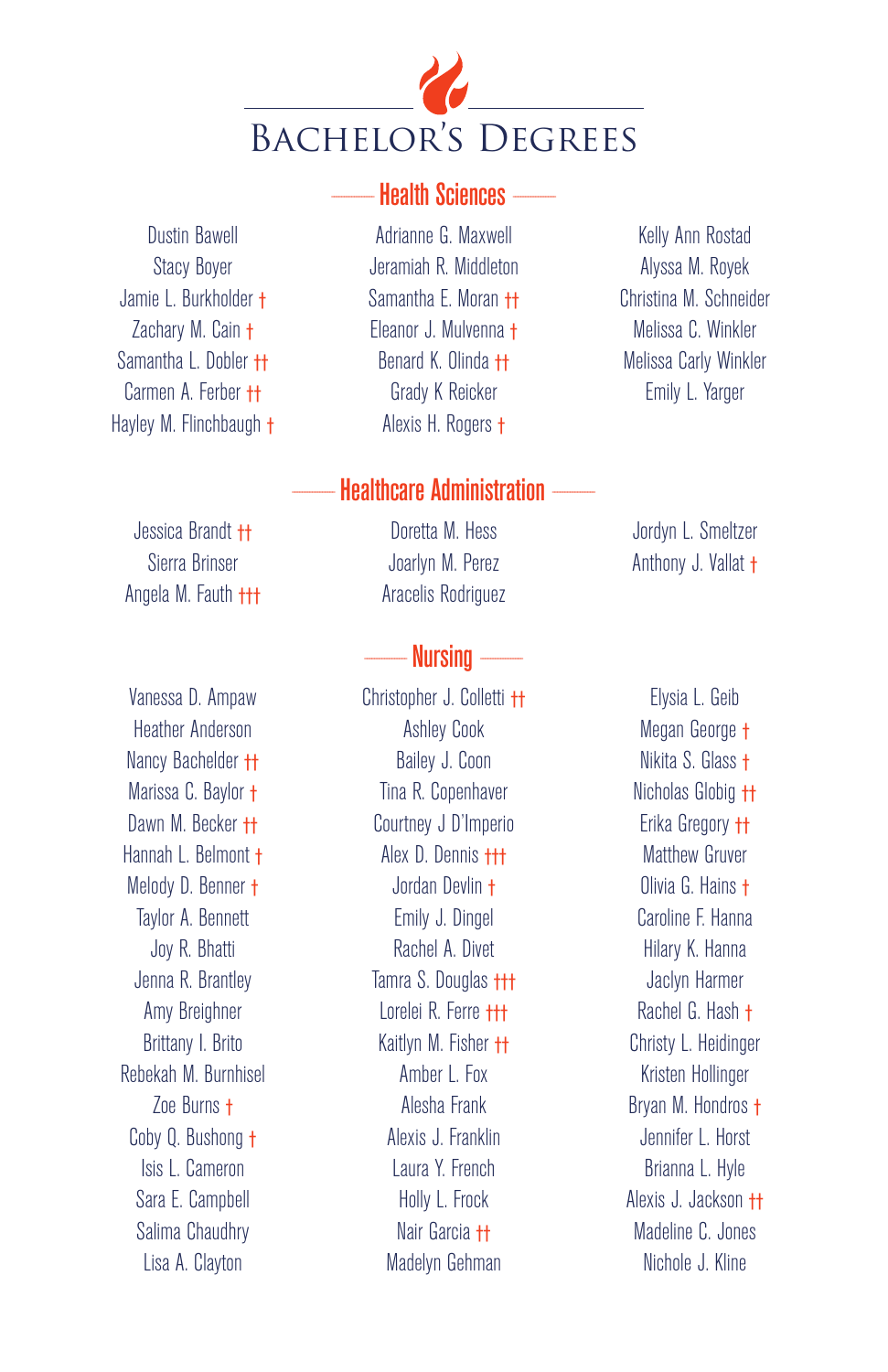#### Nursing *continued*

Carley R. Kramer † Tracy Kreiser Danielle M. Kunkelman Catherine R Lacock Vivian A. Lattanze †† Kaylina A. Law †† Mary E. Lehman Kaylea L. Lerch Rachel T. Liew †† Rachel Linton † Elizabeth V. Long †† Tara M. Loomis †† Alyssa C. Luis Ian M. Lynam † Jessica Lynch Emily C. Mack Kimberly A. Madonna † Adin D. Martin Cassiopeia D. Martin † Kayla J. Martin Kristina M. Martin Esther Martinez Ashley L. McClune

Caitlin J. McGlinchey † Sirenda L. McNece † Nguyen T. Metzler †† Taylor N. Miles Melissa R. Miller Colleen E. Miriello † Yeny Pena Montero Sarah Moore Chandler L. Morse † Elizabeth Mowrer † Stephanie Munion Emeka K. Okereh Jennifer M. Patterson ††† MacKenzie L. Peiffer Greta K. Perez †† Marissa Peticca Jonathan D. Porter Brei Powers † Kate E. Rohrer †† Amber Rothermel Pamela Ryan †† Oksana M. Schademan † Rachel A. Schreffler

Brandy Stabley † Karyn M. Starr Alison E. Stauffer †† Hannah J. Stiffler † Ada Stoltzfus †† Michael Stoltzfus Stephanie N. Sweigart Skylar J. Sweitzer † Morgan Thomson † Lauren M. Trefethen Tanner Truitt Mary Q. Turner † Russell L. Vitale Julia E. Wade Elizabeth A. Warner † Chloe C. Warner †† Melissa S. Wealand-Sharp † Tiffany R. Weaver Amy Whiteford †† Jesselyn Wild † Maggie Xiong † Sharon R. Youngman †† Robin Zuba †

## Associate Degrees & Certificates

Jessica L. Carney Lamisha Dansby Bryanna Dissinger **Cardiovascular Technology** 

Samer Doss William Hall Jason Mattis

Sahrish Sheikh Kaylee M. Welch Paul Worley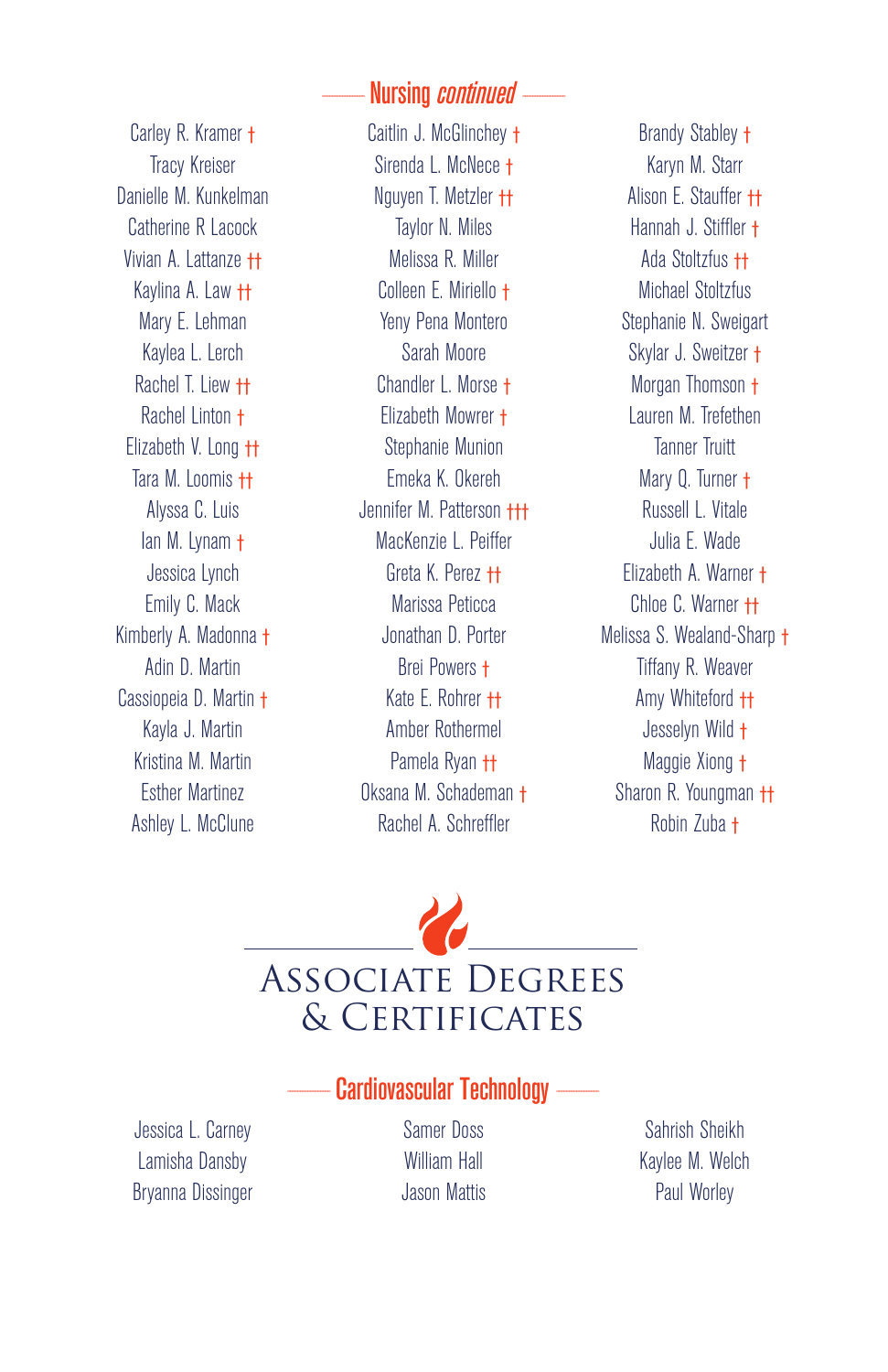## **Diagnostic Medical Sonography**

Samantha Arnold Natalie Bourne Tara R. Brenner Olga Chernovskiy Katie Cumbo

Madeline Anderson Deborah Mendizabol

Abdullah Alshahrani Tracy Chau

Razan Alanazi Kameryn E. Bower September A. Fuhrmaneck

Lindsay A. Acampora Oluwafunke Adejonwo Cecile J. Alfiero Xavier Alvarez Astrid D. Amaya Figueroa Marissa L. Anderson Allison Andrade Diana L. Arce Eunice Armer †† Jessica Baldwin Bria Banks Jennel Barthley Abigail L. Beatty † Dorothy Behrndt †† Ronna R. Beiler ††† Veronica Belmont †

Olivia Flockerzi Makayla M. Harting Lillian G. Hoke Taylor Lonsinger Hope Peppernick

#### - Medical Assistant

Meghan Patton Tatiana Rodriquez

#### **Medical Laboratory Science**

Michaela A. Shelton Jacob T. Wampole

#### --Nuclear Medicine

Hayley Kochel Grace McCamant Brianna Progar

### $-$  Nursing  $-$

Ashley Bledsoe Serenity N. Blevins Kathryn E. Borkey Kaitlin L. Bowers †† Nathaniel P. Bowman Emmett D. Boyanowski Nydrea E. Bridgman Donika A. Bridgman Magdalene Browne † Addison J. Brunner Stephanie R. Bujno Taylor K. Burk †† Mariana Cadavid Betzy Camacho Suero Amanda V. Canelo Moriah Carroll

Lily Redcay Hannah E. Roth Taylor M. Shank Riley A. Simmons Allison H. Steele

Sung Tling

Luke I. Wayman

Zachary Rank Emily R. Urbaniak

Nicole Casimiro-Gomez Diana G. Chavez <sup>++</sup> Stephanie K. Cheeks Flore G. Chervilus Ashley K. Cho † Madhap Chuwan † Laura L. Cochran Helga K. Colbert Briaja Coleman Holly Corman William A. Crespo Jenna L. Crork Alijah Cruz Roberto Cruz Gonzalez Kelsey R. Cunningham David Danilyuk †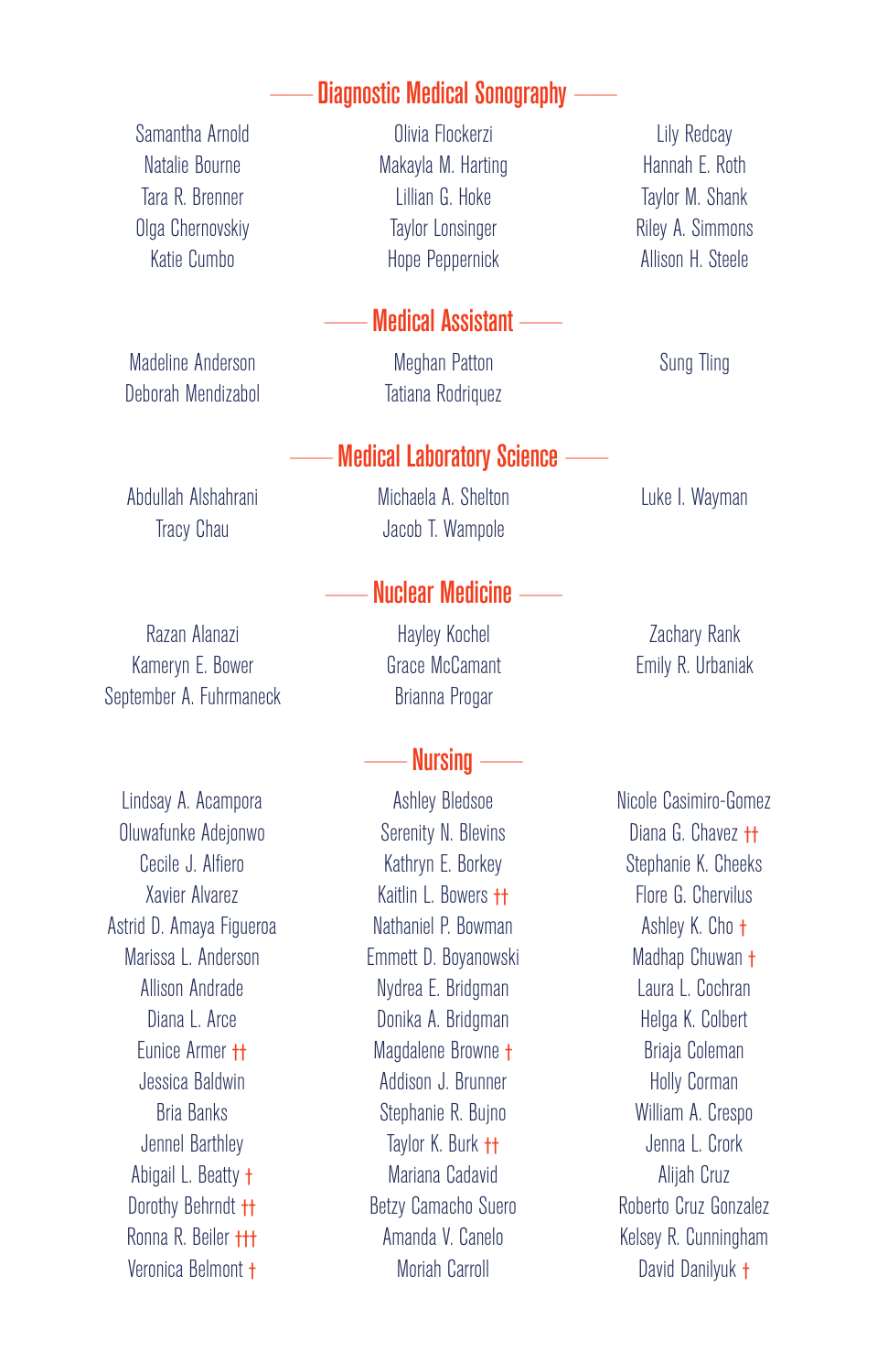#### Nursing *continued*

Chanel Danzey Eden M. Davalos † Madison A. Day Amanda N. DeSanctis † Danica L. Destine † Loki M. Dhamala Briana M. Diaz Marissa Diaz †† Jennifer M. Diller †† Denise Disla Madison N. Ditzler Gabrielle E. Dohner † Katelyn K. Donahue Amanda Dorsey † Asia Easton Jennifer Eck †† Latoya L. Edwards Brooke L. Eschbach †† Lourdy Esperance Giselle Estrada Gallegos Maureen I. Everwine Tessa Ferguson Balakisa Fofanah Katrina Fortuna † Abigail E. Fosnot † Erlyn Fox Erin Fry Kevin Fritz †† Lillian M. Fritz Gabrielle Galli †† Stephanie Garrett Chelsea M. Gentry Dana Getz Jade R. Gipe Mariah Gordon Madeline Gote †† Abigail M. Groff ††† Leonardo Gutierrez

Robert Hamilton † Amelia M. Hamm Michael R. Hansen Angela J. Harris Brittany N. Hartnett † Kylie B. Hauenstein Tiffany A. Hazelwood Tiffany A. Heim †† Ashley L. Heinbaugh †† Megan Helsel ††† Pasher Her Kaylani A. Hernandez † Kariann Hernandez † Debora Hernandez-Mendez Miah Hinnershitz † Autumn M. Hodiste Destiny F. Hollingshead † Danielle Holmes Taylor Hopka †† Emily Horn † Mikayla Horst ††† Norsafiah Hossen Lauren N. Hottenstein †† Tiffany S. Hungerford Talia Huss Samira A. Ide Tyra T. Jaisingh Rori Jean Sara Johnson Tomishia A. Johnson † Sara E. Jones Rochelle M. Joseph Jonatan Quintino Juarez Catherine Kabui Hildah Kamau † Eryka Kaplan † Addison C. Karasch Madison R. Keller

Ram K. Kharel † Kerstin N. King Diana T. Korablin Baylee Kretz Keith A. Krider † Erin J. Laird Emma M. Laseta Elisha M. Latkovich †† Alejandra LeGrand Krystal M. Leinbach Ewan M. Lewis Kay M. Liebl Mollie Lipka Sydney R. Lobb Paige M. Logue-Greenawalt Milimirka Lojpur Ashley N. Lombard † Kathryn R. Love †† Corey J. Lucas Edina Makul †† Maggie P. Malone Taylor Mardis †† David J. Martin Mackenzie Martin Taylor Maxwell † Sarah K. Mayanja Cara S. Mcconnell Olivia McCurnin †† Victoria L. Mendez †† Anne M. Metz † Hope N. Metzger Nickea C. Metzler ††† Tenaya L. Metzler ††† Ashley M. Miller Rebecca L. Miller † Baraka K. Milonde Ashlea J. Minnich † Brittany M. Mitchell †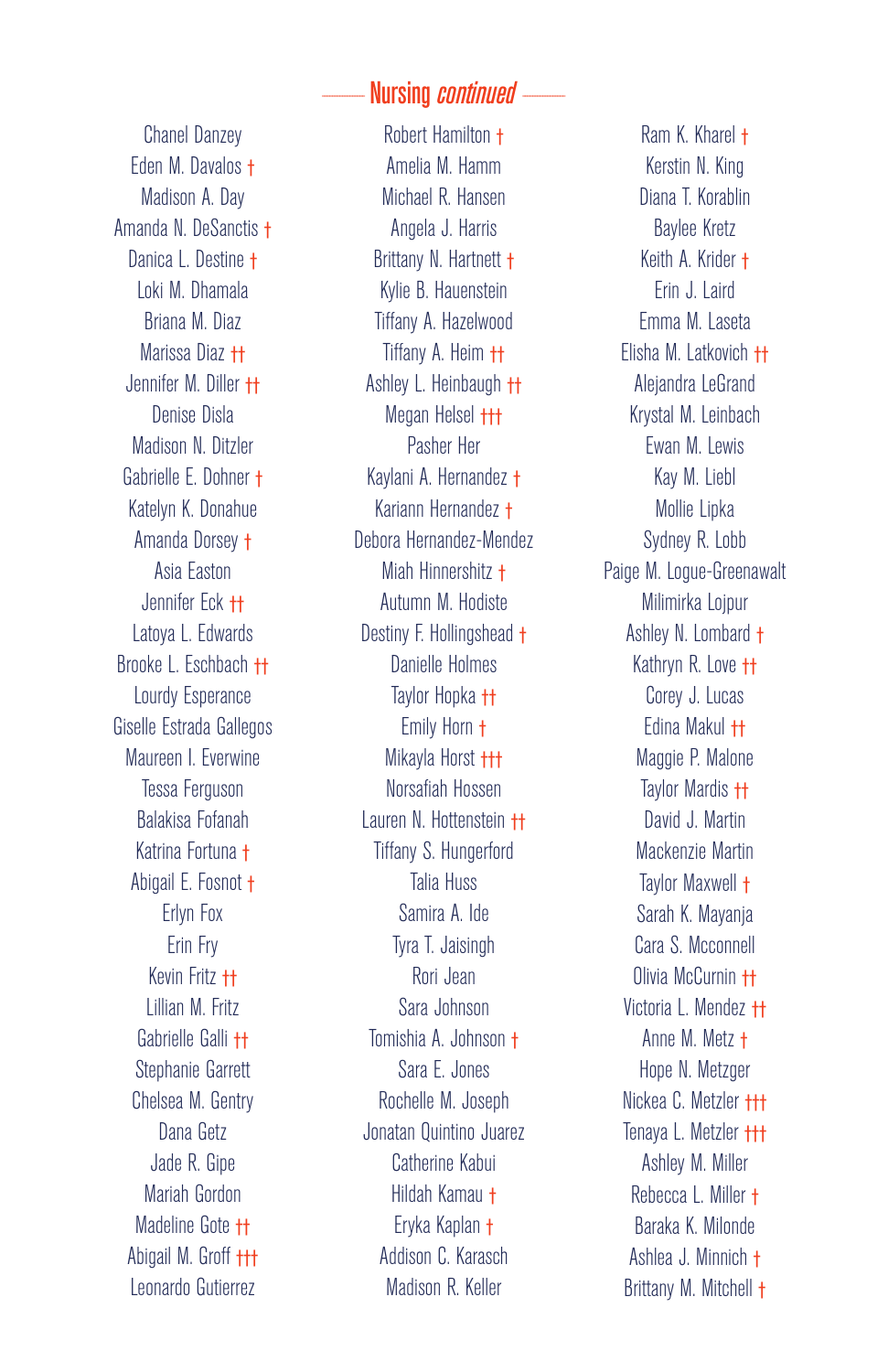#### Nursing *continued*

Brynn L. Mock Aubrey L. Mogel Gabrielle Molesi † Nathaniel J. Montalvo Rebecca Montgomery Kendra Moore †† Laura Morrow Tiffany A. Morrow Melina Moua Amanda Mullinix Mary E. Murphy Lori Ann J. Murray † Tristin L. Musser Emily Myer Kayla Nast Emely A. Navedo Felicia C. Neifeld † Rachel E. Nelson Cody E. Ness † Jennifer Nguyen Caitlin R. Noll † Khadeja K. Nunn †† Andrew M. Ogilvie † Helen E. Onyeulo Jennifer L. Opinaldo † Samantha E. Oslan Catalina V. Otero Jocelyn A. Papay † Jennifer M. Paris †† Sejalben J. Patel † Gail Pechinski † Jennifer L. Perez Stessie Pierre Allison L. Pike Benjamin A. Polonitza Drew Prowell Melvin Rayford

Sherry L. Rein Sara L. Renard Melissa Reyes † Tam M. Ringler Cassidy R. Ritchie Tanya A. Rivera-Gonzalez Irma D. Rodriguez Ivelisse Rodriguez Kylie J. Rohrbaugh † Lydia Rohrer †† Brent R. Rothermel † Christian M. Samoyedny † Megan L. Sangrey Yadira Santana Hanen Sassi †† Jennifer L. Scampton Angel Scott Ruth D. Severino Lopez Genera Shacorro ReAnn Shawakha Jessica Shomo Kayln M. Silva Latashia N. Simmons Ally M. Smith Christine Smith Kilandra I. Smith Pamela J. Smith Sarah A. Smith † Brianna Snyder Elysia Sola Phythaiyuth Sous Katelyn Sowers Sarah B. Sparks Billie Jo Sponseller † Abigail L. Stauffer Kelsi S. Stephan Crystal Stoltzfus

Stephanie Straccione † Autumn V. Swope † Crystal Tallierchio † Onya B. Tanis Christine M. Thomas Sam Tlumach Ariel M. Tobias Skyla R. Townsley Sabrina M. Valentin Rachael N. Vazquez-Colon †† Chloe A. Vega <sup>++</sup> Jacob A. Vizzi † Alexandria Vulatic † Nichole Wagner †† Jessica Waite † Amanda B. Walker Lillian N. Walton Ashley Wambold Laura A. Wampler †† Yue Wang † Grace Wanyoike † Christine J. Weire Desiree White-Foster Gabrielle Wilder Kerry-Ann Williams Ann-marie Witherspoon †† Emily L. Wright Cyani Wylie Gabrielle L. Zangari † Benjamin P. Zazo Alexis N. Zimmerman †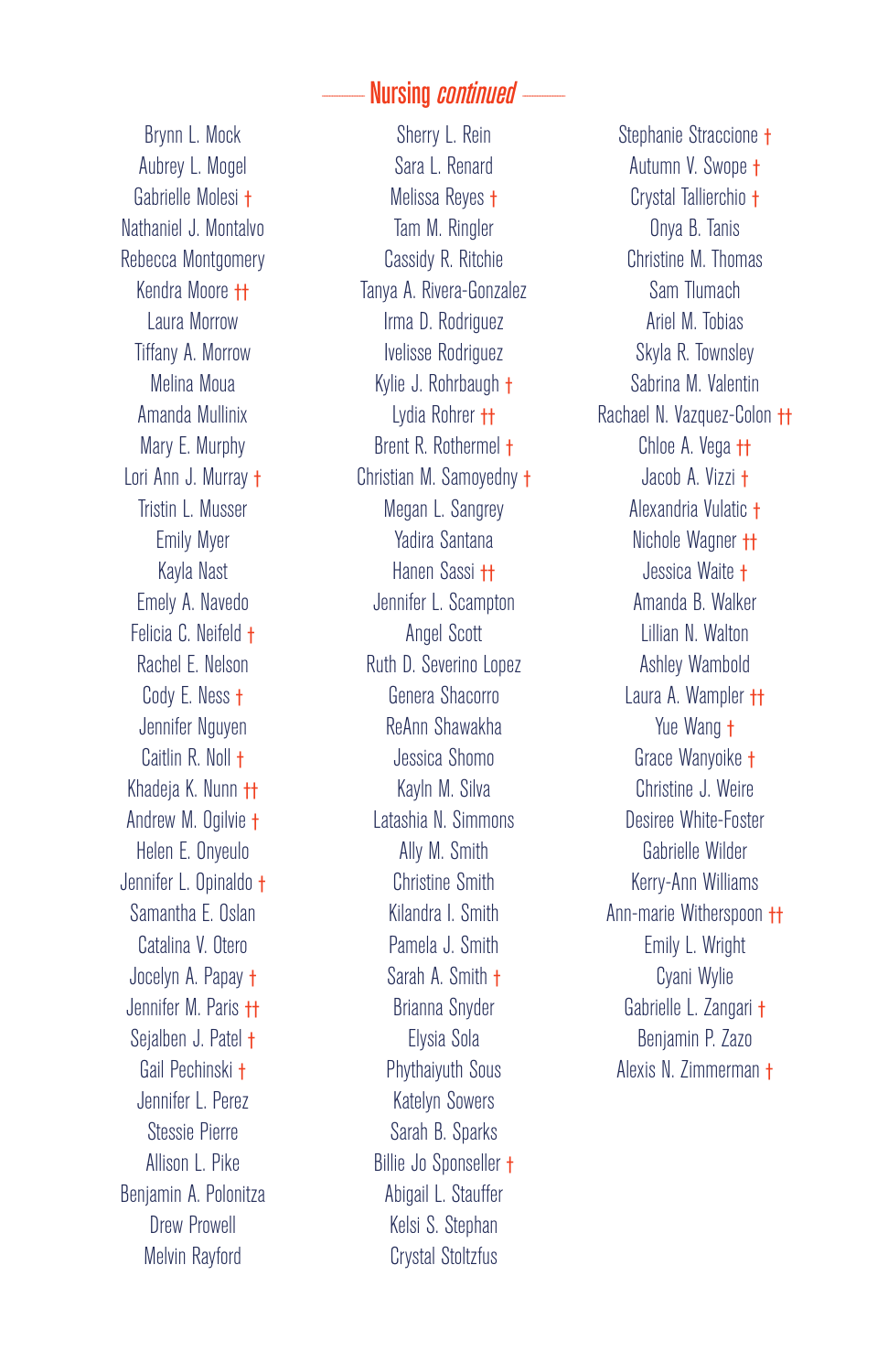- Paramedic -

Dzenis Alagic Mandy N. Critchlow Adam Dell Kevin Granath Connor Higgins

Taylor R. Amico † William M. Aviles Elizabeth J. Britton † Sarah E. Campbell † Eliza R. Emsley Madison P. Godsey Jordan N. Graybill †††

Samantha L. Barta Jessica Dombach Bernny Garcia Lyndsey F. Koehler

Amy Babich Heather DeMichele Ryleigh A. Ferrari

Brianna Bass Dana R. Bevis Erica C. Feliciano

Melanie Kempf Sophia A. Lynch Michael Mayberry James D. Miller Patrick D. Plummer

## $-$ Radiography  $-$

Hannah D. Grim Kyle A. Hehnly † Madison Higgins † April D. Iverson ††† Grace Kelch Thomas McInnes Abbi Melcher †

#### Respiratory Care -

Collin L. Loser Perry Marino Morgan Miller Erica H. Robles

## Surgical Technology -

Jessica S. Gustafson Skye M. Heming Caleb D. Musser

#### - Vascular Sonography -

Latia Forner Sarah E. Lamb Karina N. Salas

James S. Riehl Ronald William Sheldon Jr. Leah N. Sloan Katelyn W. Spangler Ashlea F. Stoltzfus

Jennifer L. Polyniak Jennifer Reyes Tyler Rhoades Claudia N. Smith † Jessica R. Stern † Gillian G. Witherbee Leigh-Anne Yeager †††

Andrew Ross Elizabeth R. Weaver

Paige M. Weaver Bethany L. Weber Lisa Zaycer

Vanessa Sanchez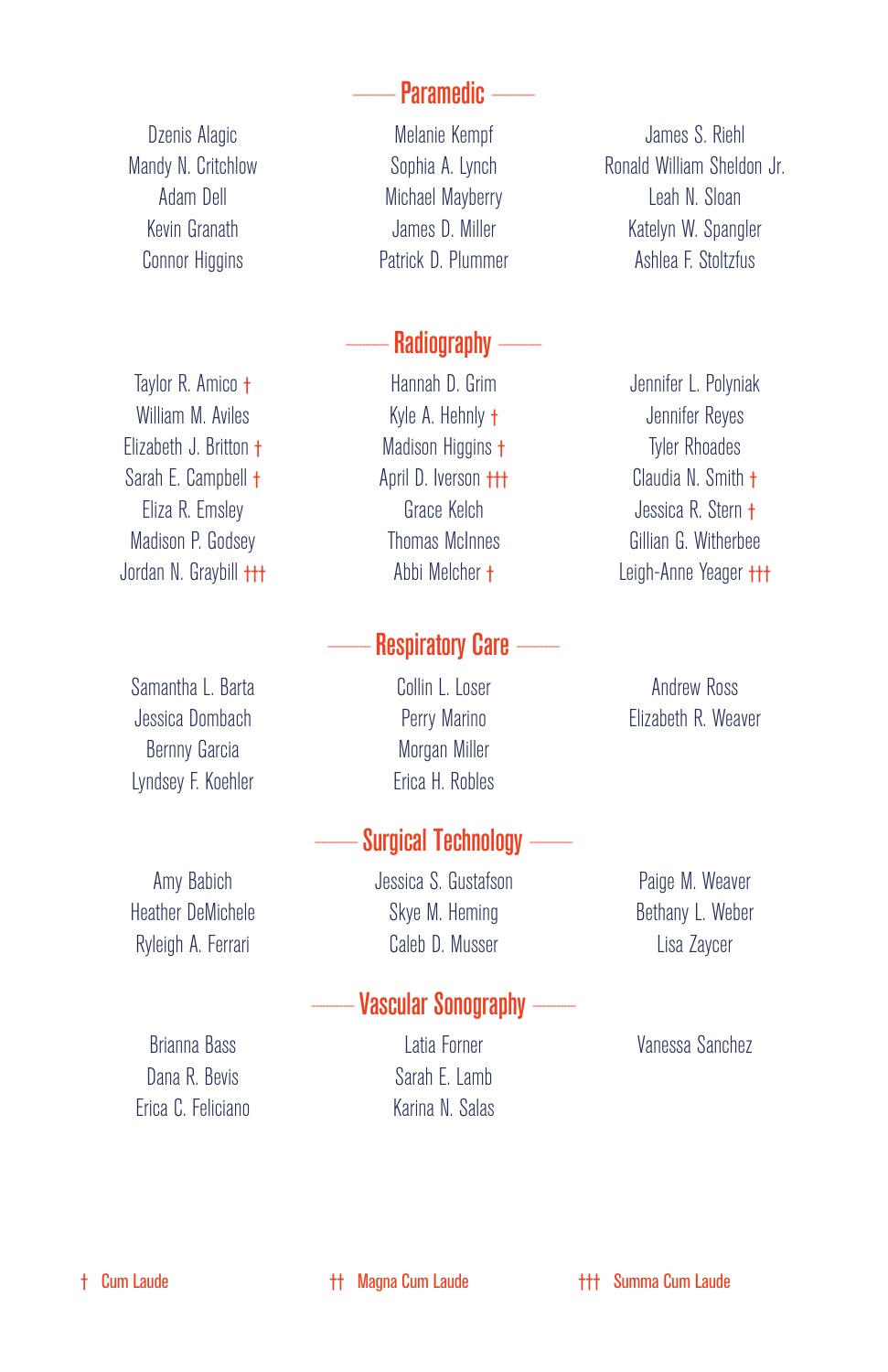

## ----------------- Division of Health Sciences -----------------

Presented by Marcia LaRusso, MEd, RT(R) Department Chair, Health Science Programs

Cardiovascular Technology Outstanding Graduate Award

Diagnostic Medical Sonography Academic Excellence Award Clinical Excellence Award

Medical Laboratory Science Dr. Ward M. O'Donnell Award

**Radiography** Outstanding Graduate Award

Surgical Technology Academic Excellence Award Clinical Excellence Award

Vascular Sonography Academic Excellence Award Clinical Excellence Award

Health Sciences Outstanding Graduate Award

Healthcare Administration Outstanding Graduate Award

- Division of Nursing -

Undergraduate Nursing Awards Presented by Evelyn A. Potoka, DNP, RNC-MNN, and Gayle Watson EdD, MSN, RN, Department Co-Chairs, Undergraduate Nursing Programs Graduate Nursing Awards Presented by Kristen Zulkosky, PhD, RN, CNE, Nursing – Graduate Programs

Nursing Associate Degree Academic Excellence Award Outstanding Graduate Award

Nursing Bachelor's Degree Academic Excellence Award Outstanding Graduate Award Nursing Master's Degree - Nurse Practitioner Academic Excellence Award

*Additional awards for some programs that conclude coursework in August are given at the conclusion*  of those programs.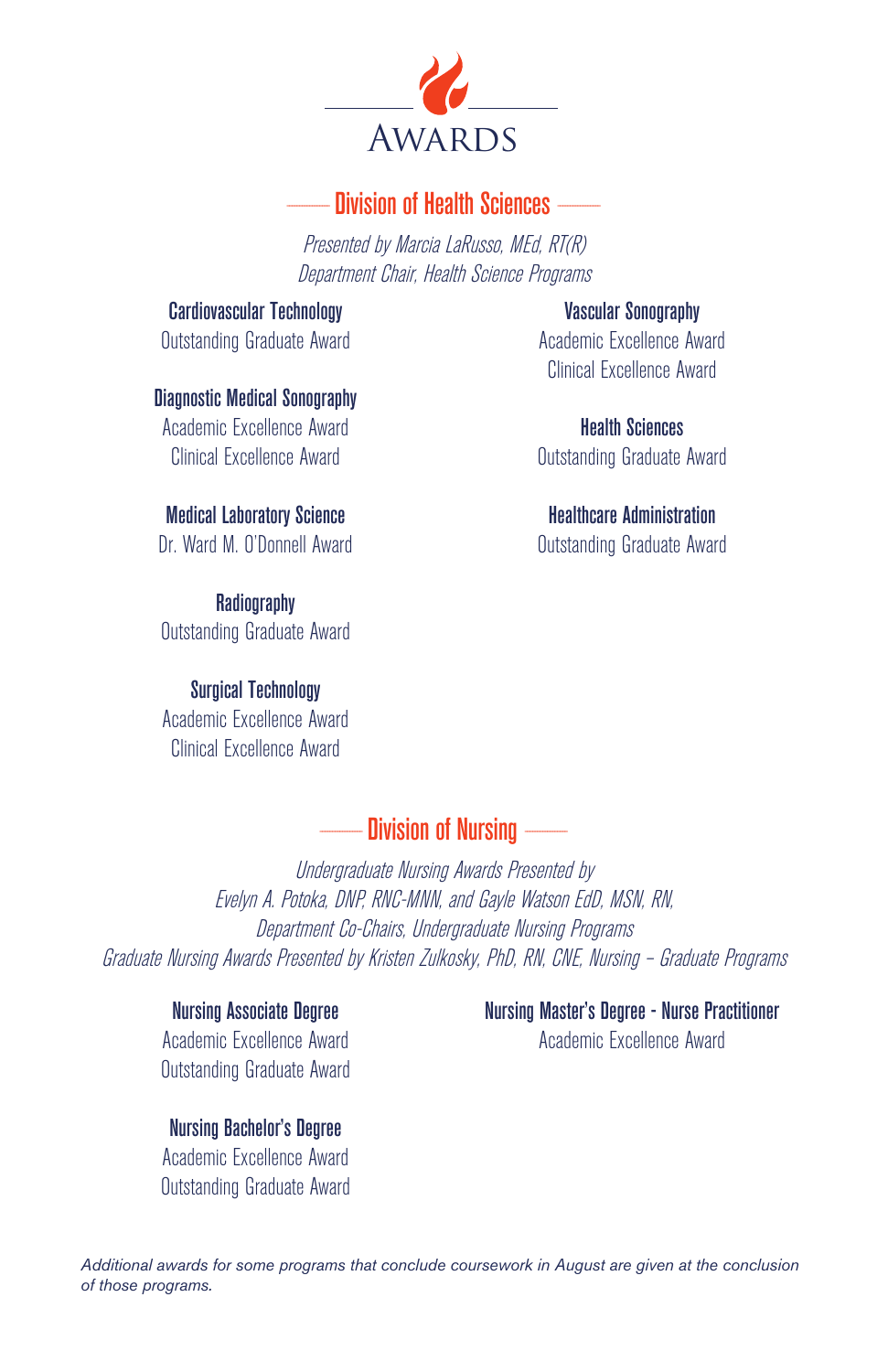

## ----------------- Administration -----------------

## Board of Trustees -

Chip Sernyak (Chair) Bruce Limpert (Vice Chair) Susan Baldrige Maggie Costella Brian Groff Alex Henderson, III

John Herman (Ex Officio) Jonathan Hollinger J. Samuel Houser Alex Jorgensen Durenda Juergensen Margorie Michele

Therese DeVries Narzikul Susan Nunemacher Pichini Mary Grace Simcox (Ex Officio) Susan Wajert

## Department Chairs -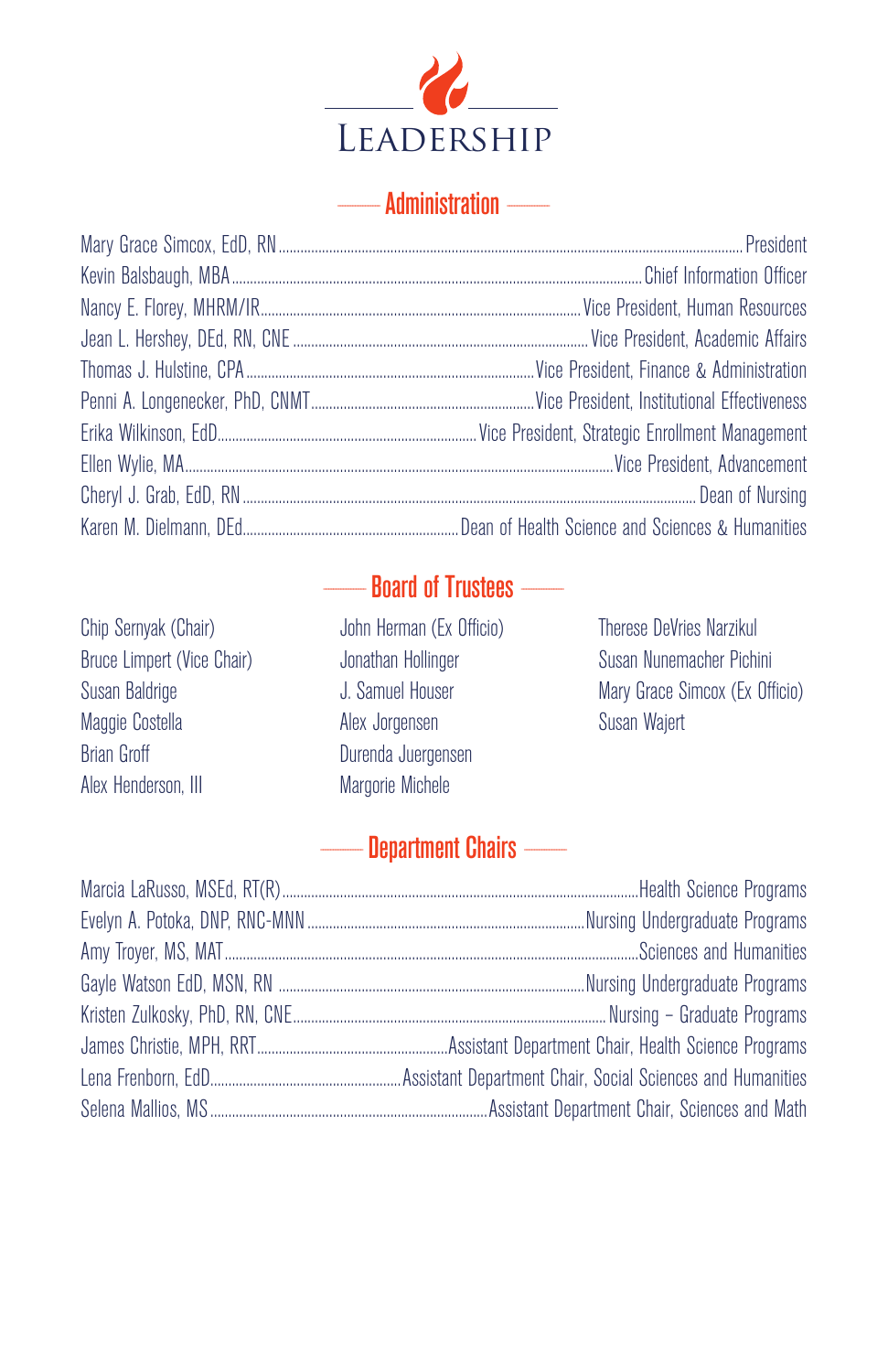

| Master's Programs |
|-------------------|
|                   |
|                   |
|                   |
|                   |
|                   |
|                   |
|                   |
| Master's Programs |
|                   |
|                   |
|                   |
|                   |
|                   |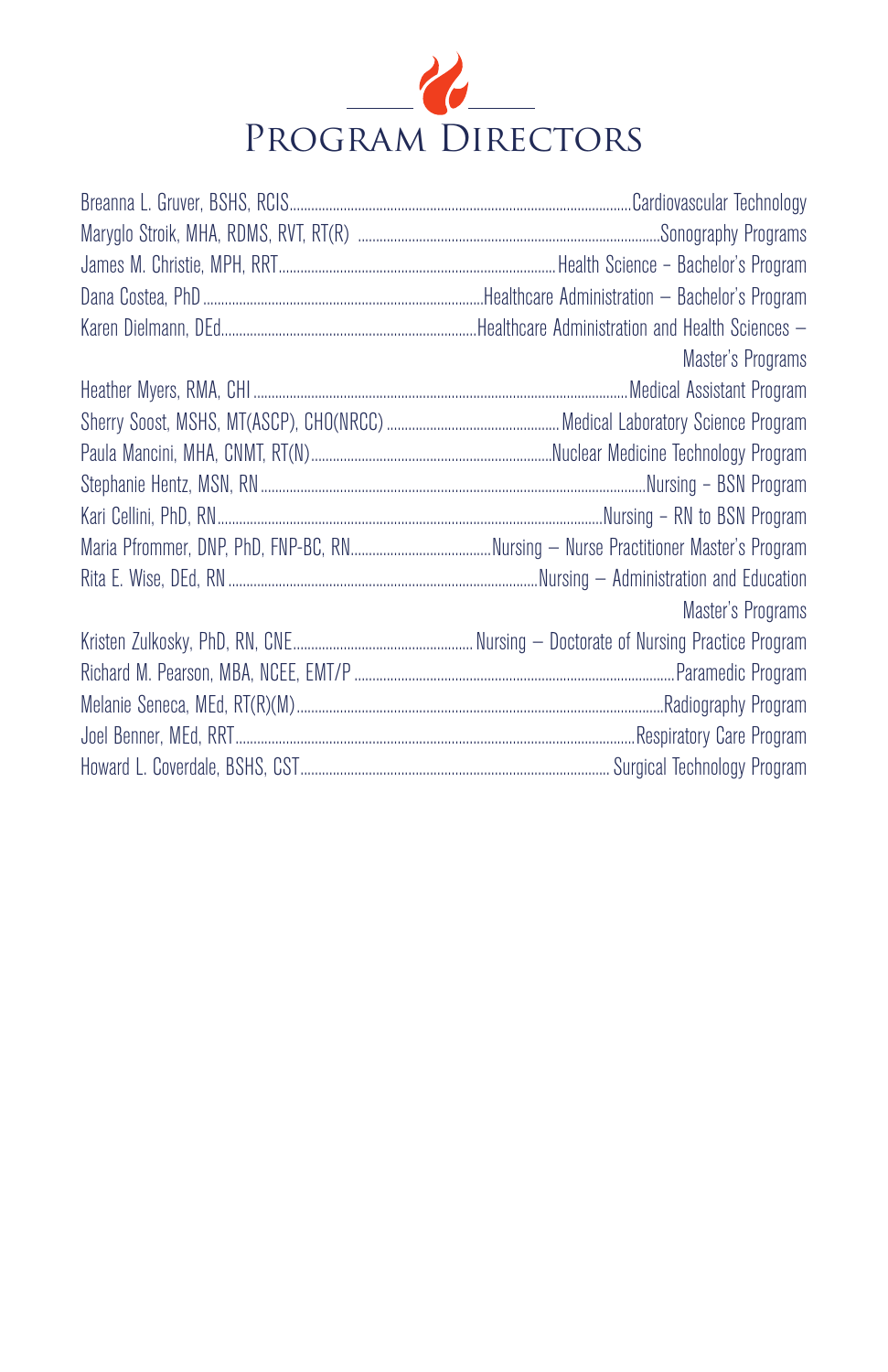

Philomena Behmer, DEd Stacey Bennett-Fulmer, MSN, FNP-C, RN, BSW Kristie Berkstresser, PhD, RN, CNE, BC Carol S. Bond, MA, MT(ASCP) Amanda Botscheller, MSN, RN, CEN, CNE Christina Bowman-Arters, MSN, RN Andrew Brader, MS Kristen Buchanan, MA Josie Campbell MSN, RN Cynthia L. Castaldi, DNP, RNC Jessica Clauser, BSHS, RCIS Brian Colfer, PhD Jonathan A. Crothers, MS, EdD Paul Cullen, MA, MA, MFA Sister Agnes Cummings, IHM, PhD, RN Kristinn Davis MSN, RN Lori DeWald, MA, NCC, LBS Nancy J. Dillow MSN RN Veronica L. Eubanks, BSBA, RDCS Mary E. Fetter, DNP, RN Rebecca Fioravanti, PhD Margaret Gasparich, MSN, RN Lindsay Good, MEd Maddie Greth, BS, CNMT, PET, NCT, RT(CT) Lauren M. Haldeman, BA, CST Brandi Morgante Handzlik, MS Janelle Hess, MEd, RRT Robert Hollinger, NRP Justine Hudgins, MSN, CRNP, CNRN Kathleen Ingram, MSN, RN Lynne Jones, MSN, RN Nancy Kelly, RN, MSN Dianne L. Kindrew, MSN, RN

Alyssa Leggieri, MSN, RN Kathy R. Leonardo, MSN, RN, CCRN-K Cynthia J. Lynch, MSN/Ed, RN Meghan MacNamara, MFA Suzanne Mader, MSN, RN Wendi Manning DNP, RN, NPD-BC Courtney Miller, MSN, RNC-MNN Dolores Minchhoff, DNP, MSN, FNP-BC, RN Cindy DeAnn Mostoller, MSN, RN Daniel Ozimek, PhD, MEd Kara Parrish, MS, RD, LDM Mary Phillips, MEd Vickie L. Price, MEd Min Ashley Redinger, BS, RT(R) Stacey Ruch, PhD Donna Sabella, MEd, MSN, PhD, PMHNP-BC Eden Shock MSN, RN, CCRN, CEN Rebecca Smith, PhD Erin Talley, MSN, RN, CEN Karen Uhrich, MSN, RN Linda Hedlund Wagner, MSN, RN Tawni M. Welsh, BS, RDMS, RVT Deanna Wilk, MSN/Ed, RN Amy Williams MNE, RN-BC, CNE Thola A. Bennecoff Wolanski, MSN, RN Christine Yelenoc, MSN, RN Kathryn Zale, MS, RDMS, RVT Marie T. Zwiercan, MSN, RN, CNRN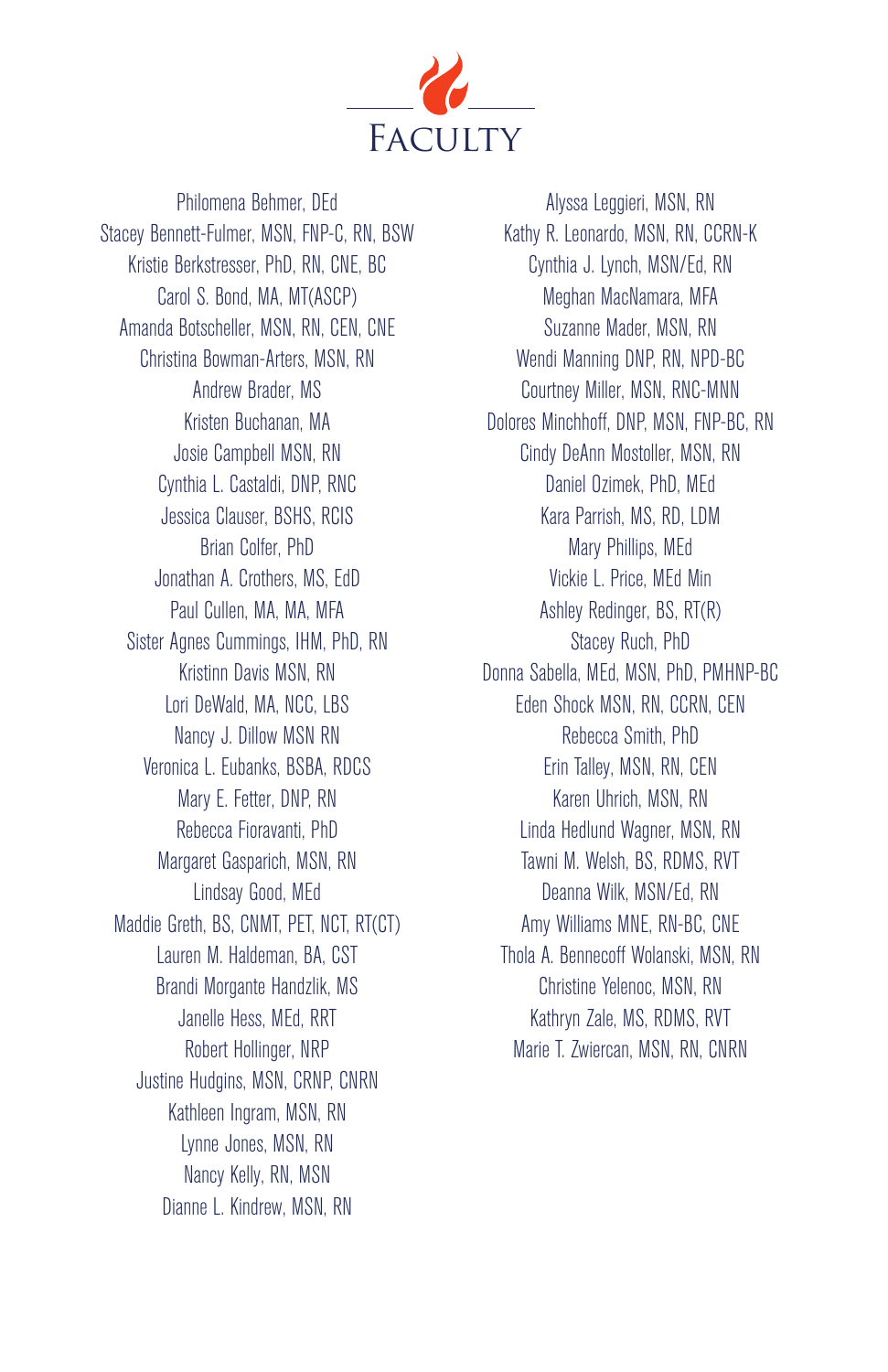

## -- Academic Regalia -----

The origins of academic dress date back to the earliest days of the oldest colleges. A statute of the University of Coimbra in 1321 required that all "Doctors, Licentiates, and Bachelors" wear gowns. In England, in the second half of the 14th century, the statutes of certain colleges forbade "excess in apparel" and prescribed the wearing of a long gown. Long gowns may have been necessary for warmth in unheated buildings. When American colleges and universities desired to adopt a suitable system of academic apparel in 1895, it seemed best to agree on a system which all would follow. Accordingly, a code of academic dress for colleges and universities of the United States was established.

#### **Gowns**

The gown for the associate and bachelor's degree has pointed sleeves. The gown for the master's degree has an oblong sleeve, open at the wrist; the rear part of its oblong shape is square cut, and the front part has an arc cut away. The gown for the doctoral degree has bell-shaped sleeves. Black is the recommended color. Gowns for the bachelor's or master's degrees are untrimmed. For the doctoral degree, the gown is faced down the front with black velvet with three bars of the same across the sleeves, or these bars may be of velvet of the color distinctive of the disciplines to which the degree pertains.

#### **Hoods**

The hoods vary in length: 48 inches for the doctoral degree, 42 inches for the master's degree and 36 inches for the bachelor's degree. All hoods are lined in the silk of the academic color or colors of the institution conferring the degree. If the institution has more than one color, the colors are shown in divisions using chevrons. The binding or edge of the hood is usually made in velvet in the color designating the subject in which the degree was granted. Regalia for the associate degree does not include a hood.

#### **Honor Cords**

Students belonging to academic honor societies or the National Student Nurses' Association may wear special cords during commencement. Colors correspond to the following organizations:

Lambda Beta Lambda Nu National Student Nurses' Association – Leaders National Student Nurses' Association – Members Phi Theta Kappa Sigma Theta Tau Student Nurses' Association of Pennsylvania Upsilon Phi Delta

Blue and Green Green and Maroon Purple, Teal and Gold Purple, Light Blue and Silver Blue and Gold Purple and White Blue, White and Gold Red and Blue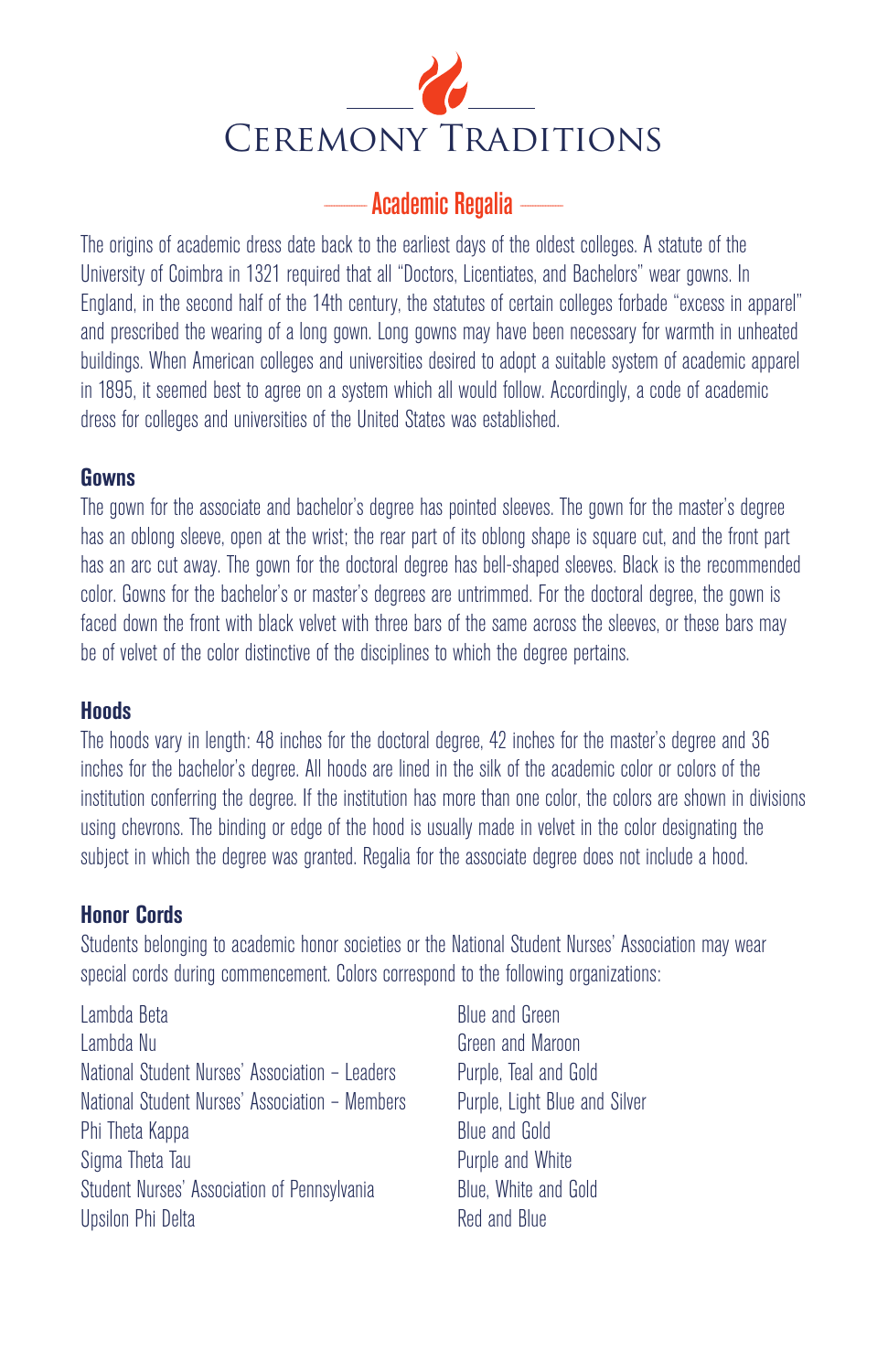## **Banner Colors ----**

The color of the banner carried at the head of each group of graduates denotes the type of degree conferred. Navy banners indicate associate degree or certificate programs. White banners indicate bachelor's degree programs. Orange banners indicate master's degree programs. The navy and orange banner indicates the doctorate degree program.

#### $-$  Latin Honors  $-$

Undergraduate students who have earned consistently superior grades in their coursework are recognized for their achievements with the designation of graduation honors. Cum laude honors are awarded for a cumulative grade point average between 3.50 and 3.74; magna cum laude honors for a cumulative grade point average between 3.75 and 3.94; and summa cum laude honors for a cumulative grade point average between 3.95 and 4.00. Honors noted in this program reflect grade point averages at the time of printing.

## $-$  About the Keynote Speaker  $-$

The 2022 Commencement keynote speaker is Mr. Andy Carter. Mr. Carter is the President and CEO of the Hospital and Healthsystem Association of Pennsylvania (HAP). In this role, he represents nearly 240 acute and specialty care hospitals and health systems across the state, providing care for 12.8 million Pennsylvanians. He works with a 28- member board of directors and a team of 50 staff to lead the advocacy, policy, communications, non-dues revenue, and member service initiatives of one of the nation's largest statewide health care advocacy organizations. Before coming to HAP, Andy served for nearly six years as the president and CEO of the Visiting Nurse Associations of America (VNAA), the national voice for nonprofit, community-based home health and hospice agencies. Before the VNAA, he led the Ohio Children's Hospital Association, where he created new public funding streams for Ohio's six regional children's hospitals and established the nation's first statewide pediatric quality improvement initiative. Prior to entering the association field, Andy served for 20 years in a variety of leadership positions in community relations, state government, and business in Maryland, Massachusetts, and Ohio. He is an honors graduate of Georgetown University and holds a Master of Public Policy degree from Harvard University's John F. Kennedy School of Government. He is married with two adult children and lives in Harrisburg, Pennsylvania.

## ----------------- Bravura Brass Quintet -----------------

Special thanks to the Bravura Brass Quintet for providing the music for our ceremony.

## **Commencement Photos --**

GradImages is the official photographer for our Commencement. Proofs will be sent to your home and via email within three to five days after graduation. Pictures can be ordered online, by phone, or by mail. GradImages can be contacted at 800-261-2576 or via email at www.gradimages.com.

## $-\frac{1}{2}$  #PACollegeGrad22  $-\frac{1}{2}$

Please join us in the celebration of this year's graduating class by using the hashtag #PACollegeGrad22 to share your excitement across social media!